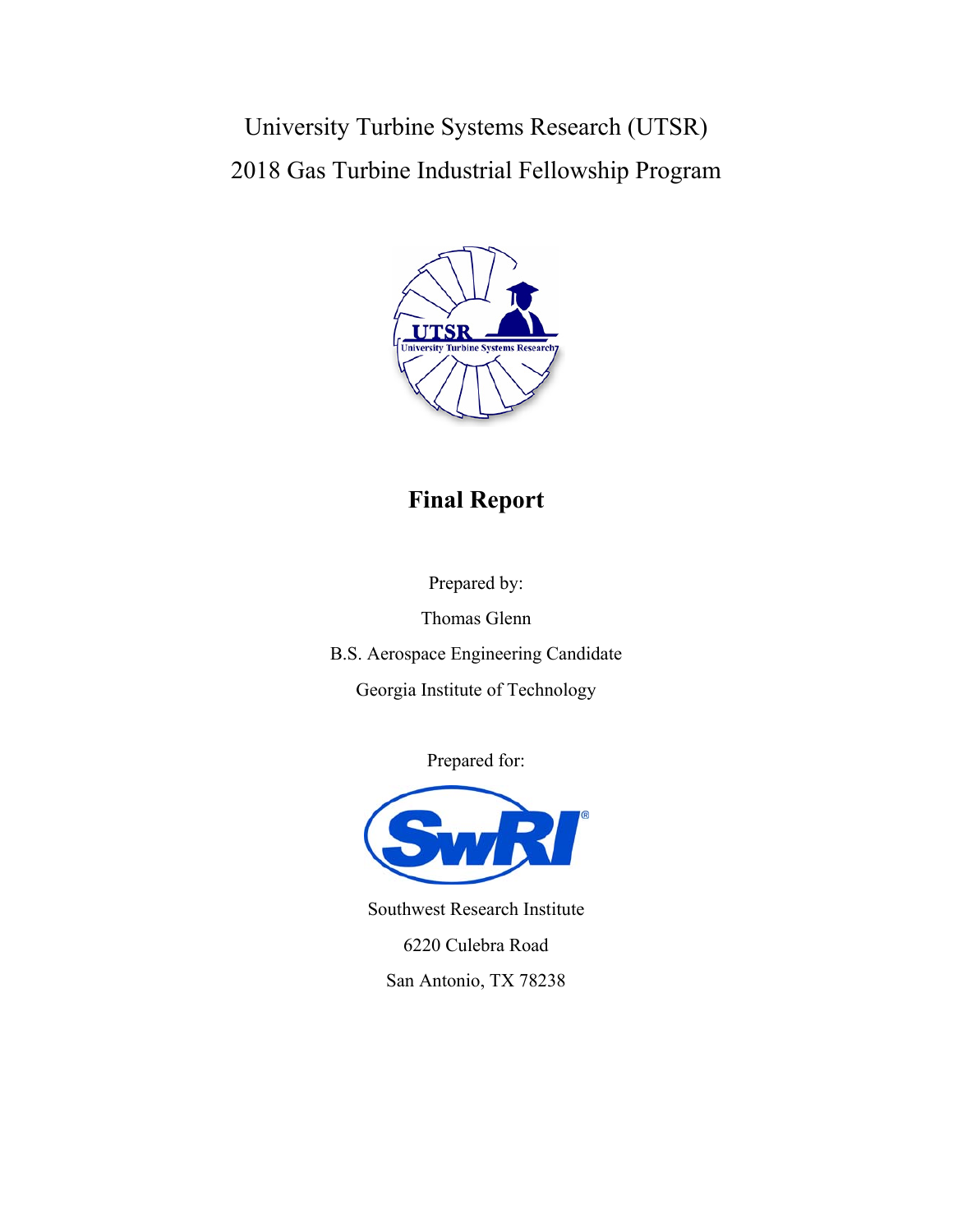#### 1. Introduction

The University Turbine Systems Research (UTSR) program offers university research students with the opportunity to gain experience in industrial gas turbine design and manufacturing. Southwest Research Institute (SwRI) manages and participates in this program, offering research fellows access to the broad scope of skills and knowledge within SwRI's Mechanical Engineering department, Division 18. SwRI has decades of experience with gas turbine and rotating machinery systems. This report will outline several tasks performed as part of this fellowship, namely the design and construction of an axial compressor test demo, a review of high-pressure oxygen safety considerations, and assistance in restarting work on the Great Horned Owl program, an original gas turbine design.

#### 2. Axial Compressor Test Demo

2.1. Background

SwRI offers a variety of training courses in turbomachinery design, so a need was identified for an axial compressor test stand for use as a training demo. The stand will provide examples in aerodynamic design and compressor performance. The design should be simple enough to allow for hand-calculations in a classroom setting. Additionally, the test stand is self-contained and portable, allowing the demo to be easily transported as needed.

2.2. Design

The most vital component of an axial compressor demo is naturally the compressor itself. Prior to the beginning of this fellowship, SwRI had obtained a cordless leaf blower featuring a two-stage axial compressor. The blower is shown in Figure 1. Note the compressor stages seen in the transparent middle section.



**Figure 1. Axial blower used in demo** 

As manufactured, the blower throttle is controlled through a trigger. However, this does not allow for stable output. To remedy this, the trigger is replaced by a potentiometer of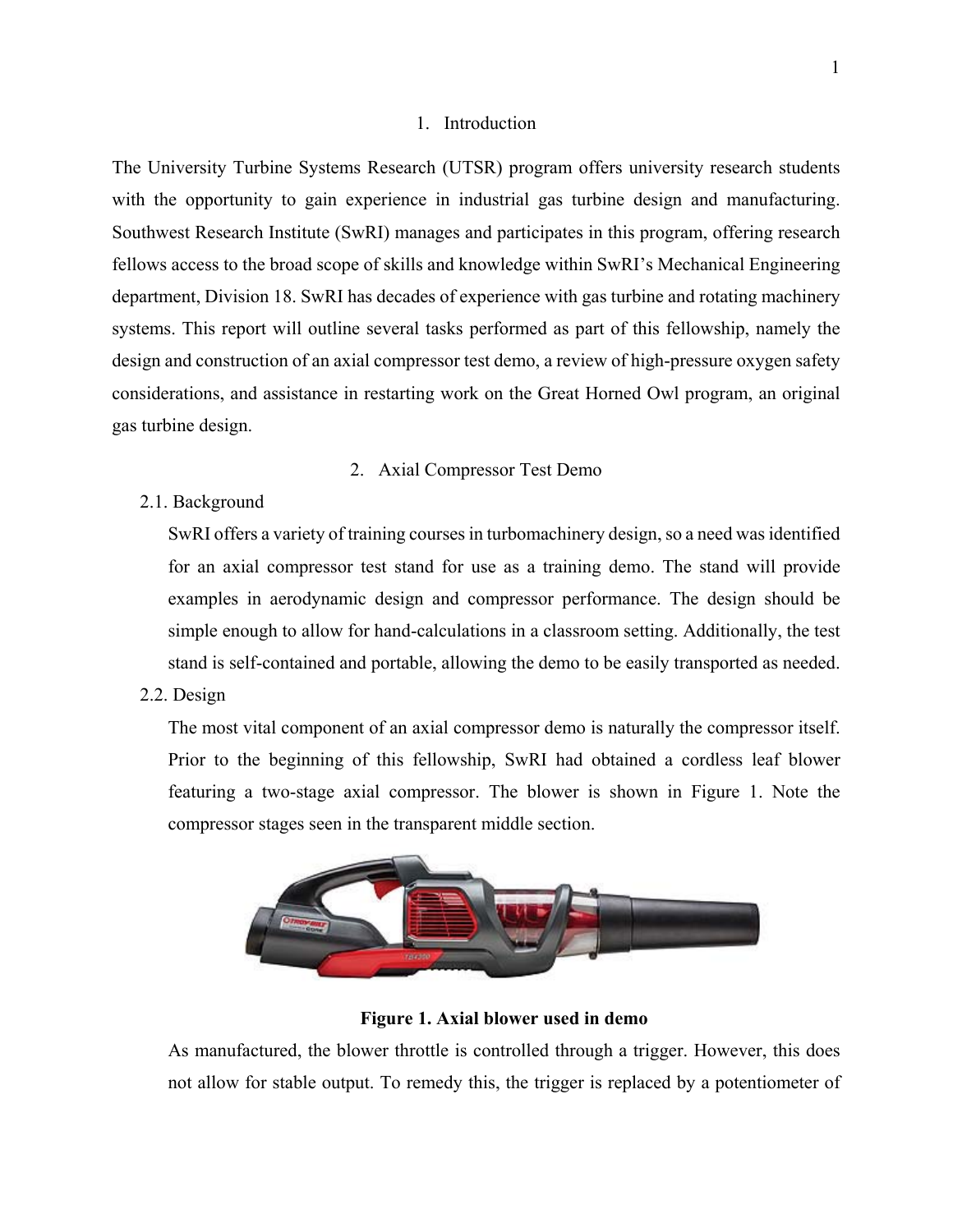| <b>Air Volume Flow Rate</b> | Air Speed (Peak) | Air Speed (Average) |
|-----------------------------|------------------|---------------------|
| 450/545 cfm                 | $90/125$ mph     | $75/100$ mph        |
| $12/15$ m $3/m$ in          | $145/200$ km/h   | $120/160$ km/h      |

comparable resistance. The manufacturer lists the following performance specifications of the blower:

**Table 1. Blower performance specifications**

 In addition to having steady flow, the output from the blower must be guided through piping and instrumentation in order to measure useful data. Figure 2 shows a rough planning schematic of the test rig.



## **Figure 2. Piping and instrumentation diagram of axial compressor test demo**

The blower, piping, and instrumentation are all mounted on a 36" x 48" x 50" wooden display cart with wheels for easy transportation. The test rig uses a 0-50 in. H<sub>2</sub>O differential pressure sensor and a 0-10 in. H2O static pressure sensor. The finished test stand can be seen in Figure 3 below.



**Figure 3. Mounted axial compressor test demo**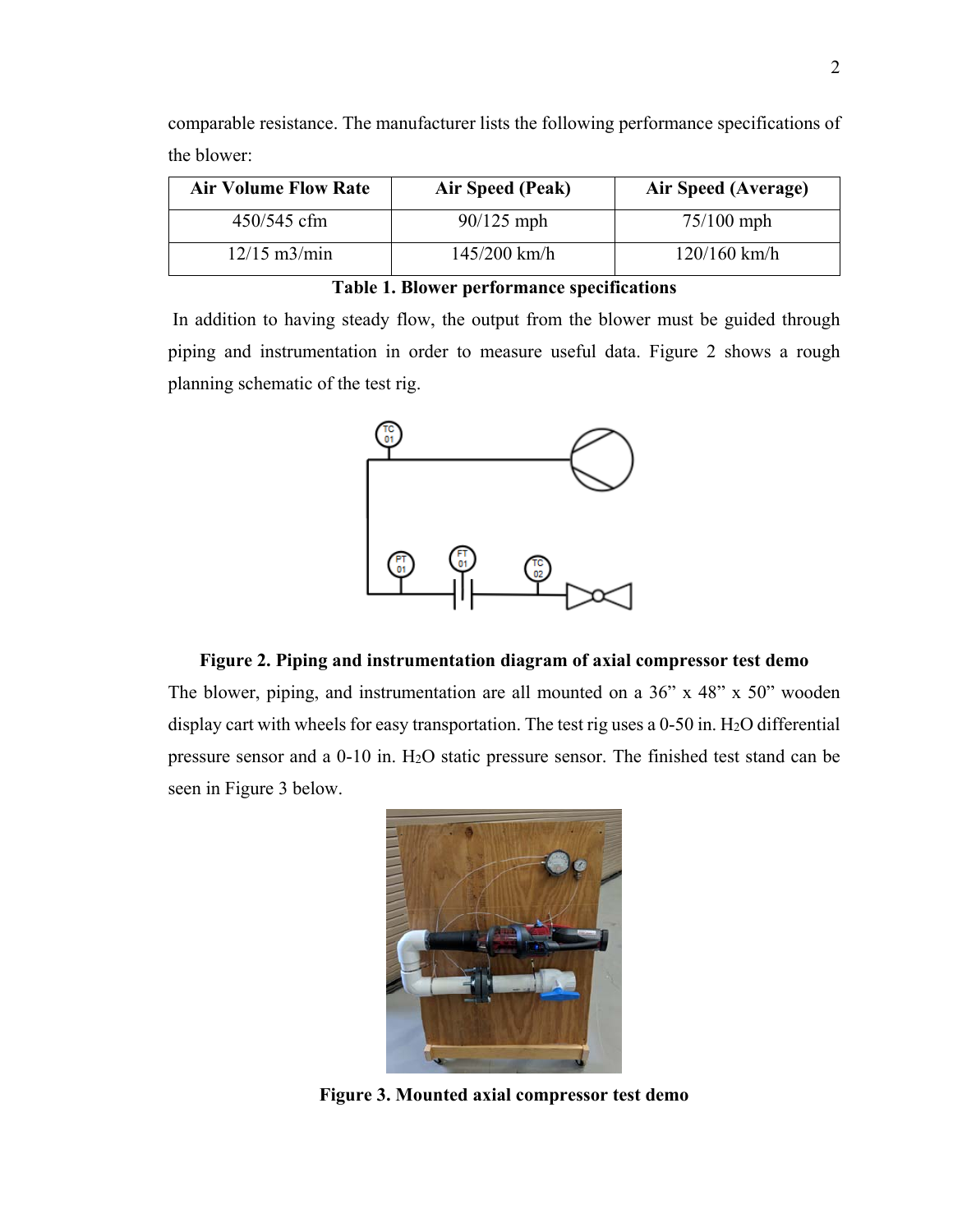#### 2.3. Calculations and Modeling

An orifice plate with is used to measure mass flow rate  $(q_m)$  using the following formula (ASME MFC-3M-1989) :

$$
q_m = \frac{\pi}{4} C \epsilon_1 d^2 \sqrt{\frac{2 \Delta p \rho_{f_1}}{1 - \beta^4}}, for metric units
$$

An orifice plate diameter (*d)* is selected to be 2.3 inches with a pipe diameter of 3 inches. This results in a  $\beta$  ratio of approximately 0.76. Using sample calculations for orifice plates with a similar  $\beta$  ratio from ASME MFC-3M-1989, the discharge coefficient (*C*) is estimated to be 0.61. The flow is incompressible, so the expansibility factor ( $\epsilon_1$ ) is assumed to equal 1. Converting to metric units, the formula condenses to:

$$
q_m = 0.00349597 \sqrt{\Delta p \rho_{f_1}}
$$

Now, to solve for mass flow rate, all that is needed is the pressure drop  $(\Delta p)$  across the orifice plate and the density  $(\rho_f)$  of the fluid. This compressor demo is concerned with compressor performance, so a compressor map would prove a useful visual demonstration. For this, the pressure ratio *PR* must be determined:

$$
PR = \frac{P_{out}}{P_{in}}
$$

Plotting the pressure ratio against mass flow rate at varying conditions will populate the compressor map. A tachometer is used to measure the RPM range of the blower, allowing for the construction of a theoretical model of compressor performance. The model is built using a combination of the pressure/temperature relationship for isentropic compression and velocity triangles. Blade angles are used with the measured RPM values to determine the enthalpy rise across the compressor. The velocity triangles including measured rotor blade angles are shown in Figure 4. RPM values can be converted to blade linear velocity (*u)* based on blower geometry, which then allows for enthalpy rise (*Δh)* to be calculated.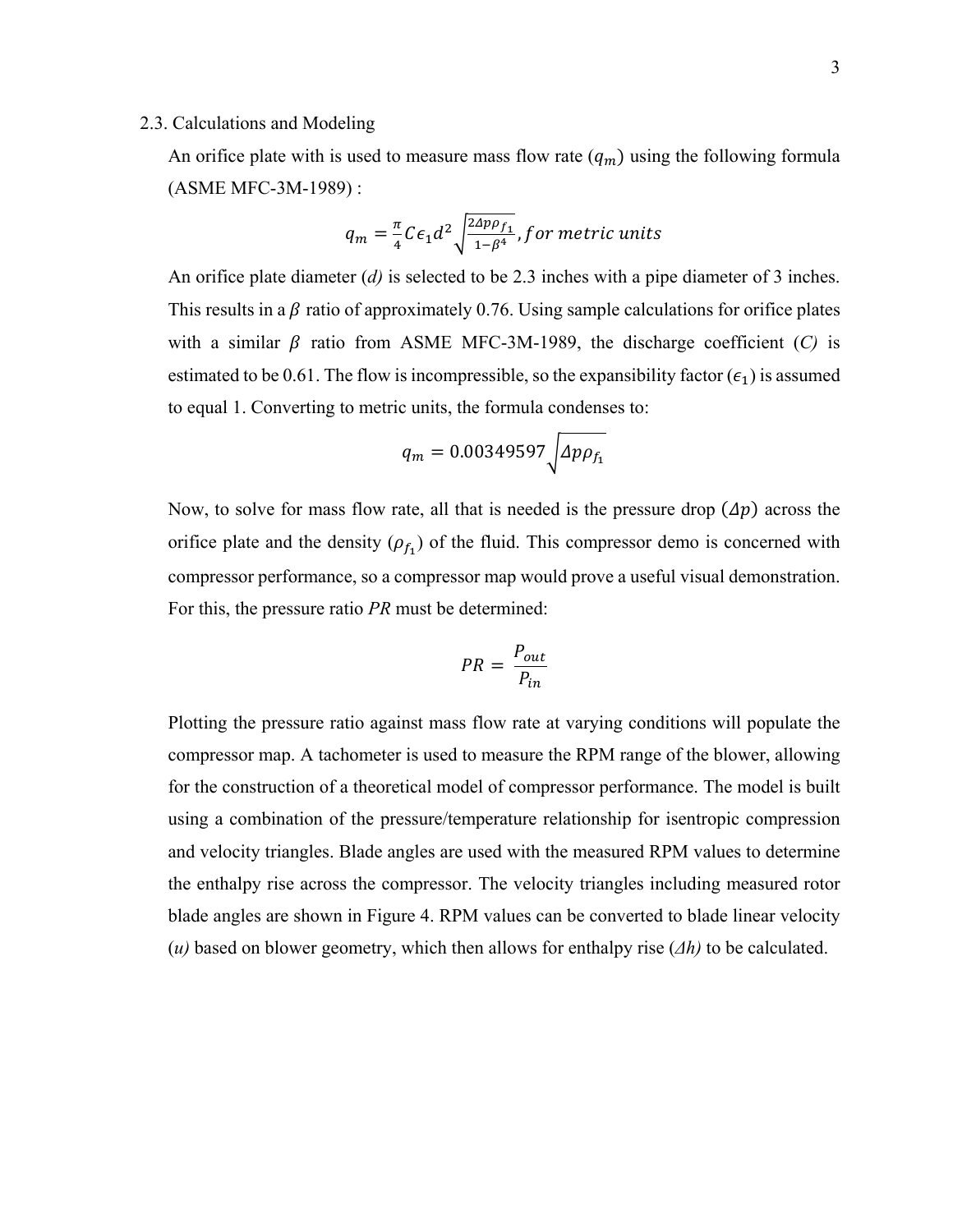

**Figure 4. Velocity triangles (not to scale)** 

 These enthalpy values are used as a benchmark to determine the pressure output from the compressor. The isentropic compression relationship below forms the basis of the model:

$$
\frac{T_{out}}{T_{in}} = \left(\frac{p_{out}}{p_{in}}\right)^{1-\frac{1}{\gamma}}
$$

The inlet pressure  $(p_{in})$  and temperature  $(T_{in})$  are assumed to be known, so in order to determine the pressure ratio, the compressor outlet temperature (*Tout*) must be solved for.

$$
\Delta T = \frac{T_{out} - T_{in}}{\eta}
$$

The model assumes an efficiency factor ( $\eta$ ) of 70%. Knowing that  $\Delta h = c_p \Delta T$ , preliminary values for *pout* are selected and tuned until the enthalpy rise is the same across both models. A model compressor map is constructed and shown in Figure 5.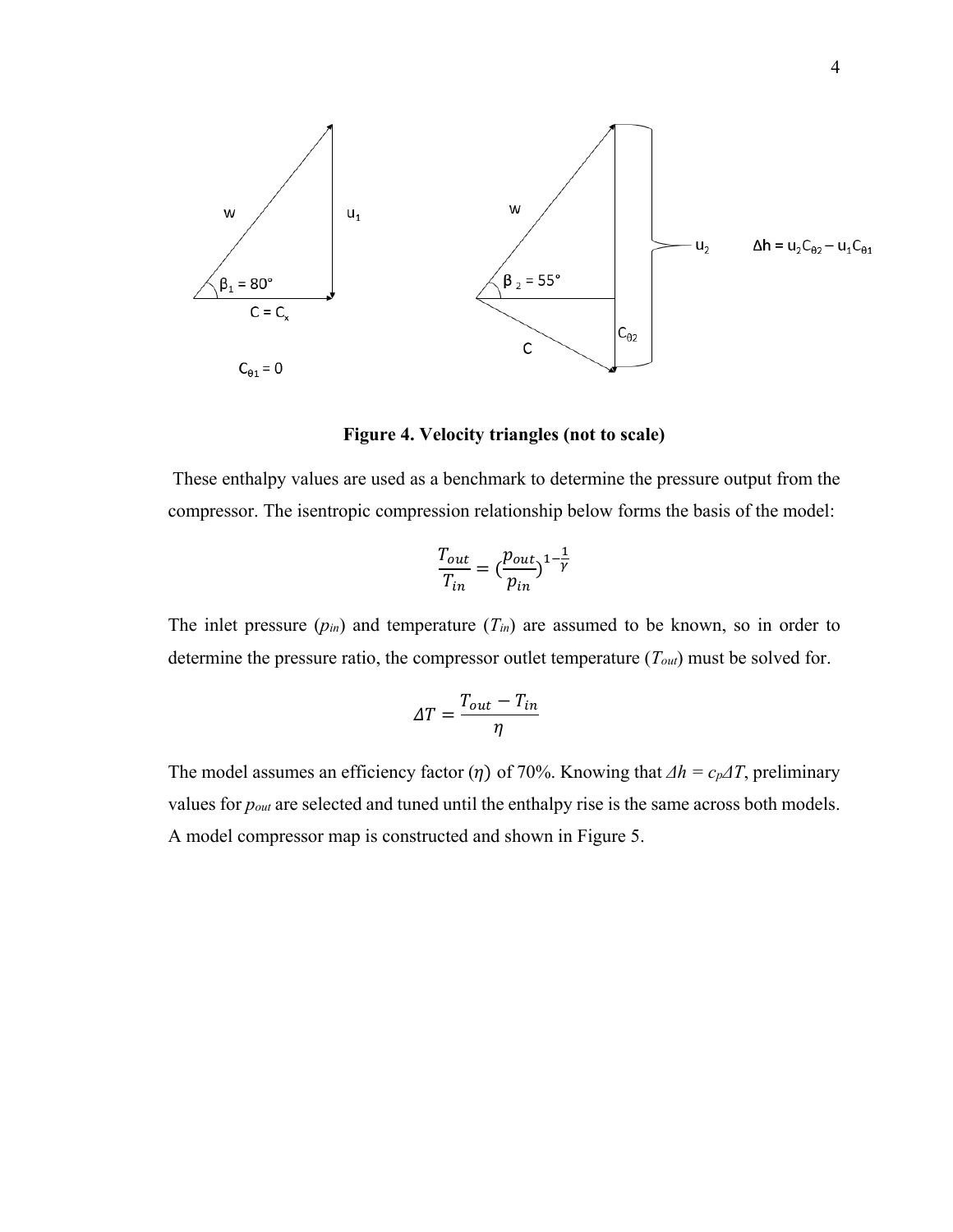

**Figure 5. Theoretical compressor map of test demo** 

#### 2.4. Experimental Data

Data is collected over a range of blower speeds and control valve settings. A compressor map of performance at speeds similar to the theoretical model is shown in Figure 6.



#### **Figure 6. Compressor map of test demo using experimental data**

The experimental data follows similar trends to the theoretical model, though it appears the blower's performance is roughly half that of the theoretical model. It should be noted that the theoretical model assumes isentropic compression, which is impossible for any real process. Additionally, the assumed isentropic efficiency could differ from actual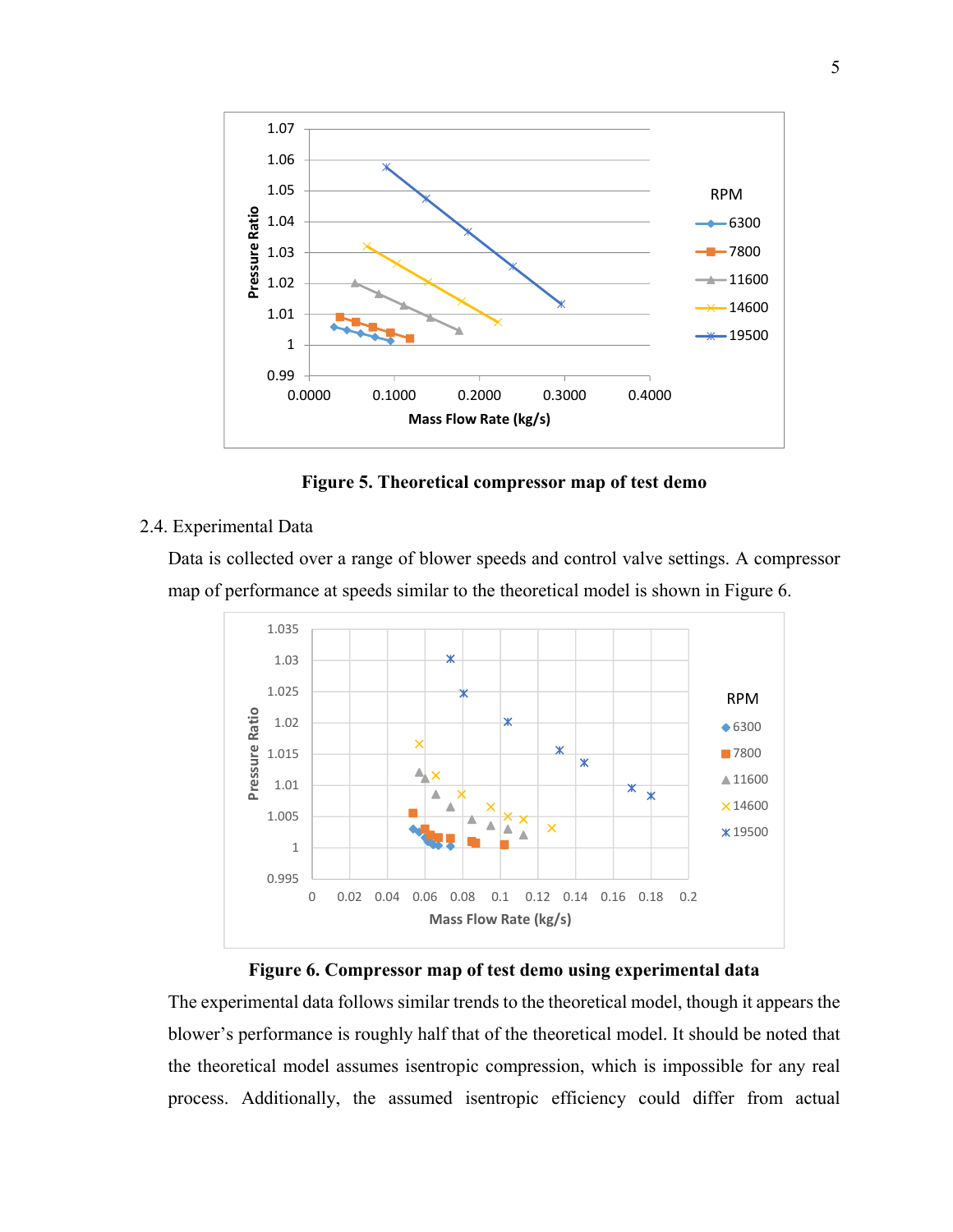performance. Future work might improve upon the theoretical model to account for this discrepancy.

2.5. Conclusion and Future Development

Over the course of this fellowship, a functional test demo was constructed for use in SwRI demonstrations and technical courses. However, future work is required for a more robust demo. The pressure ratio produced by the blower is quite small, making it difficult to measure differential pressure across the orifice plate. A differential pressure range of 0 to 15 or 0 to 25 in. H2O would produce more readable results, particularly for lower throttle settings. At higher blower speeds, vibrations made it difficult to read the gauges. Damping should be introduced to ensure more accurate measurements. Additionally, performance is highly dependent on blower battery charge. Over half of the battery charge was consumed in 30 minutes of testing, accompanied with a notable change in blower output at the same settings. An additional battery might be a worthwhile investment, particularly for classes where the test demo needs to be used over longer periods of time.

## 3. High-Pressure Oxygen Safety Review

3.1. Background

At high pressures, gaseous and liquid oxygen is an incredibly potent oxidizer. At 100% oxygen concentration, most nonmetals are flammable. As pressure is increased, metals will also become flammable. SwRI is currently developing an  $oxy$ -fuel supercritical  $CO<sub>2</sub>$  gas turbine combustor. At this stage in the project, a reduced flow test loop is being designed for combustor sub-component testing. A planning schematic of the testing setup is shown in Figure 7. The test loop will operate at reduced scale flow rates but will include highpressure natural gas and oxygen supplies. Oxygen will be supplied at pressures as high as 31.6 MPa (4580 psi), requiring an investigation into high-pressure oxygen research in order to ensure safe design practices and operation procedures.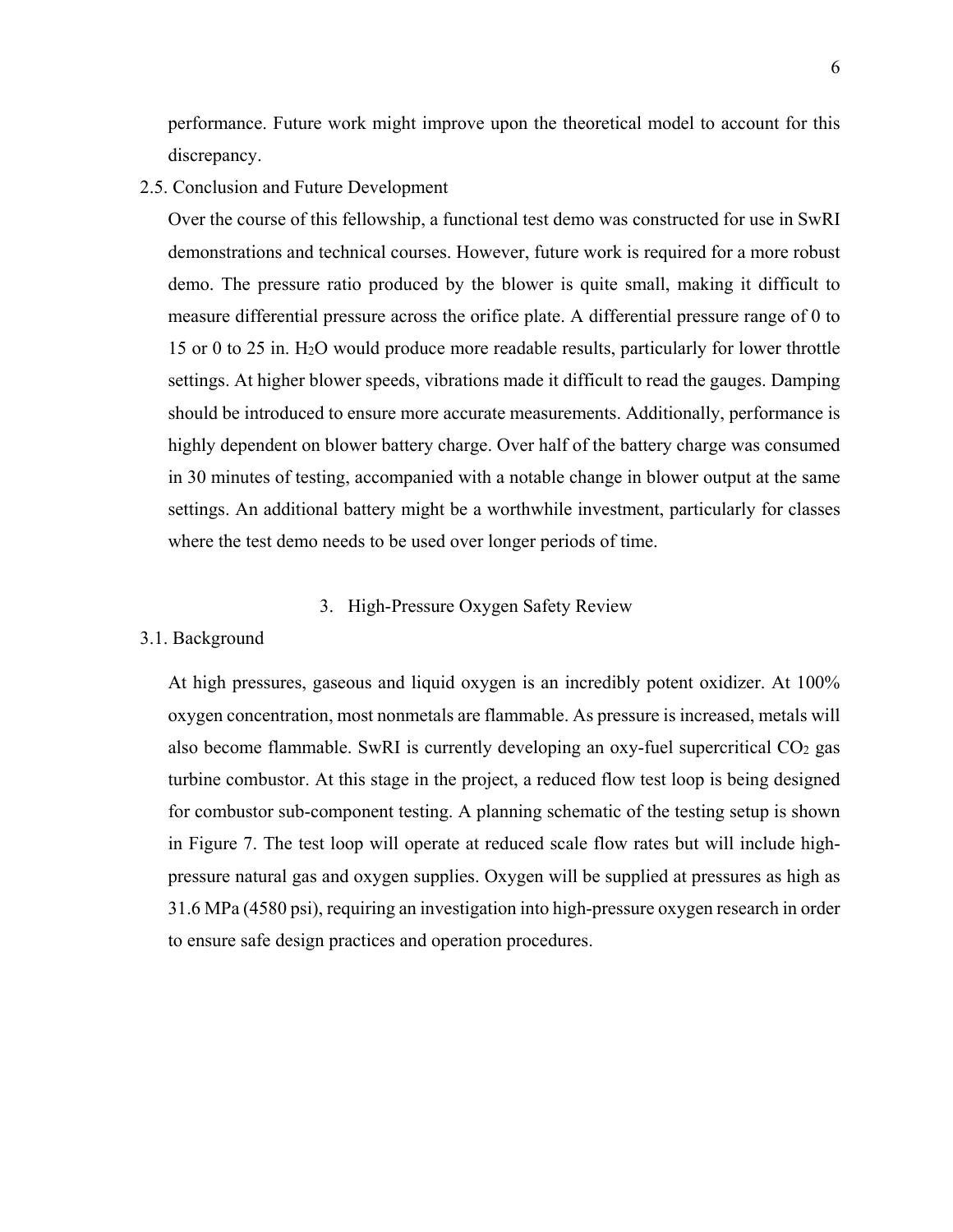

**Figure 7. Reduced flow test loop layout** 

3.2. Oxygen Delivery Design

In order to supply high-pressure oxygen, liquid oxygen trailers will be connected to a cryogenic pump in order to achieve operating pressures up to 31.6 MPa. Flow exiting the pump will move through a vaporizer (and potentially a heater), followed by 50-100 feet of tubing, a flow meter, pressure/temperature instrumentation, and shutoff and control valves. Figure 8 shows an outline of this oxygen delivery system.



**Figure 8. Piping and instrumentation diagram of LOX and LNG delivery**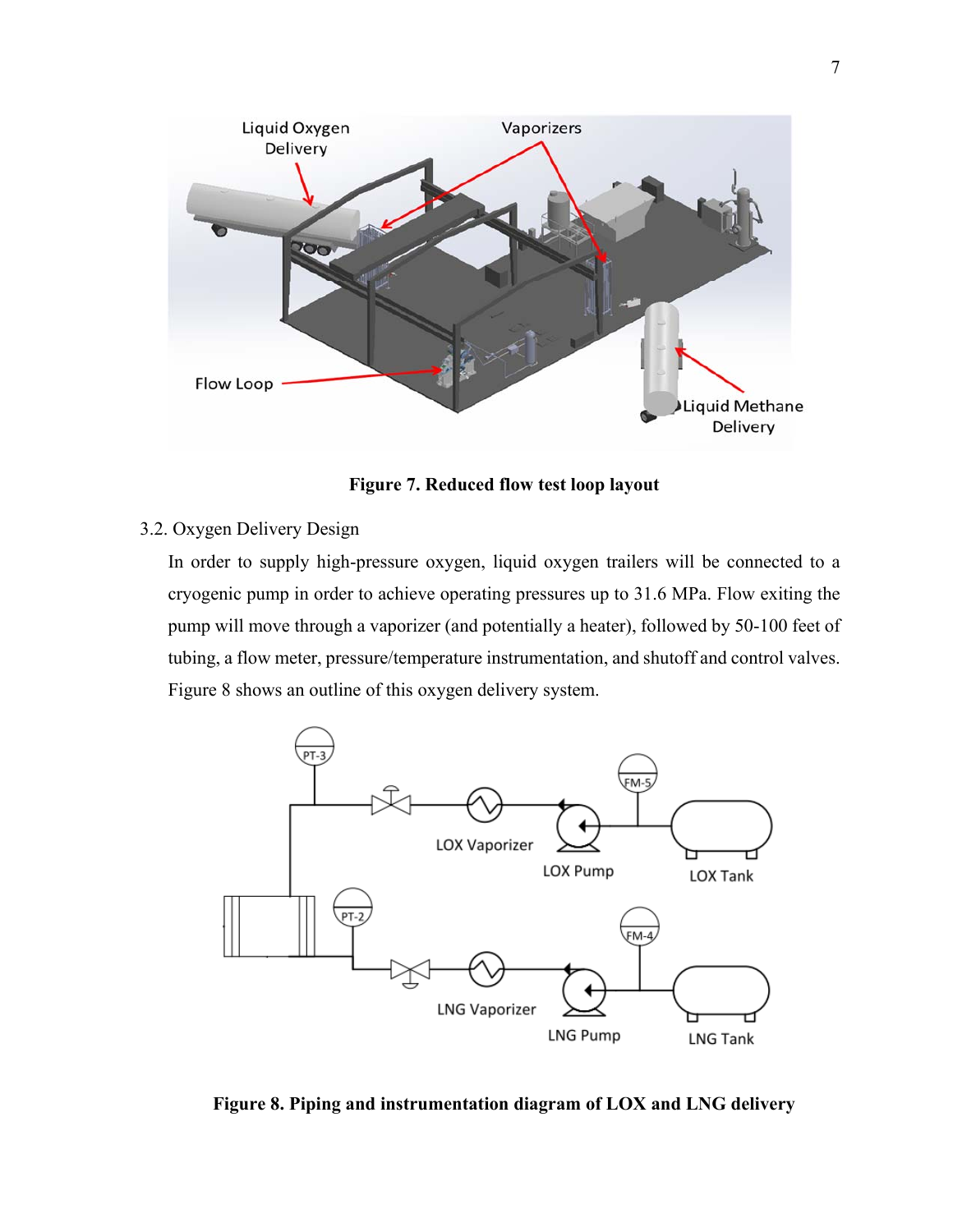## 3.3. Oxygen Safety

High-pressure oxygen system safety concerns are highly dependent on component design and materials. Liquid oxygen is less likely to foster ignition due to lower temperatures, but risk still exists. Failure to account for increased risk of flammability can lead to potentially catastrophic damages and/or injuries. To mitigate risk, ignition hazards must be closely monitored and, if possible, eliminated.

3.3.1. Identification of Risk

The primary risk of high-pressure oxygen systems is ignition, which can be caused by a variety of mechanisms. Work by Beeson et al. lists the following as the primary sources of heat in oxygen systems: particle impact, heat of compression, flow friction, mechanical impact, friction, fresh metal exposure, static discharge, electrical arc, chemical reaction, thermal runaway, resonance, and external heat. Of these, the primary risk of ignition in the test loop oxygen delivery system is particle impact ignition caused by particles and contaminants that could become entrained in the flow. The risk of particle impact ignition can be reduced through proper selection of material and thorough cleaning (NSS 1740.15).

#### 3.3.2. Material Safety

Selecting material for use in high-pressure oxygen systems can be challenging, as there is no single test applicable to all materials to determine ignition characteristics. Further, there is little recorded experience for oxygen at pressures above 20.7 MPa (NSS 1740.15). In general, nonmetals are extremely susceptible to spontaneous ignition in high-pressure oxygen. Thread lubricants, thread sealants, fluorocarbon plastics and elastomers, and tetrafluoroethylene (TFE) are considered high-risk components that can spontaneously ignite at temperatures between 200-500° C at 13.8-51.7 MPa (Nihart et al.). Therefore, all nonmetal components should be carefully selected and tested before use in oxygen applications. Metals are more resistant to ignition, but should still be selected carefully, particularly at high pressures and temperatures. ASTM G94.36237 provides in-depth material properties related to metal combustion in oxygen-rich environments. Experimental results show that nickel, Monel, brass, and Inconel are the most resistant to ignition, while stainless steel and aluminum are much easier to ignite. Despite this, stainless steel can still be used in oxygen systems and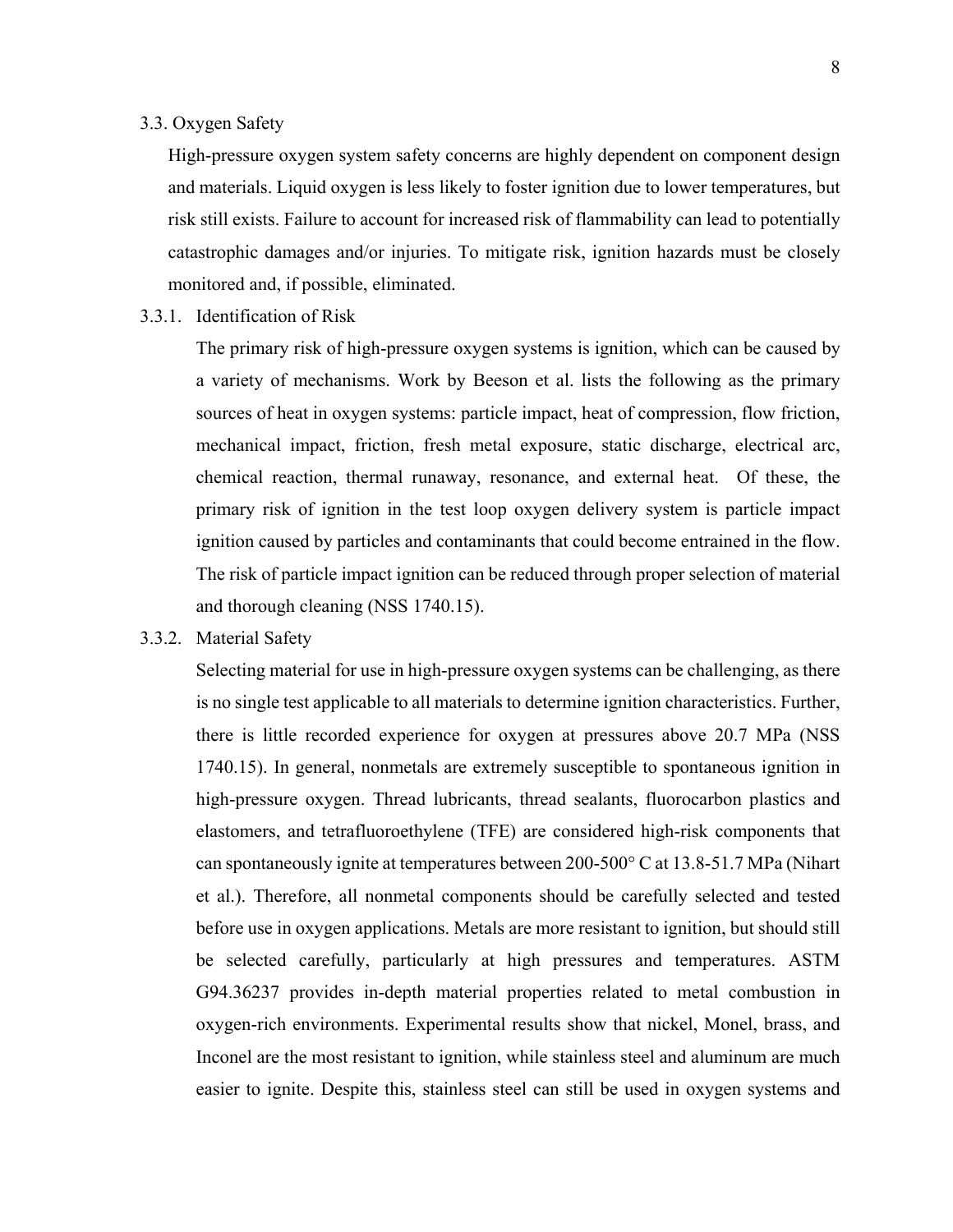there is extensive data available regarding safe operating parameters. Figures 9 and 10 depict safe operating pressures for carbon steel at 150° C and 200° C for stainless steel for impingement and non-impingement.



**Figure 9. Impingement velocity curve for carbon steel at 150° C and stainless** 



Pressure (psi absolute)





As shown by these two figures, acceptable flow velocity decreases rapidly as pressure is increased. Data is limited past 20.7 MPa, so if stainless or carbon steel is to be used at higher pressures, case-by-case material testing is highly recommended.

3.3.3. Component Safety

There are several high-risk components that should be closely analyzed when designing high-pressure oxygen systems. Valves in particular introduce a multitude of potential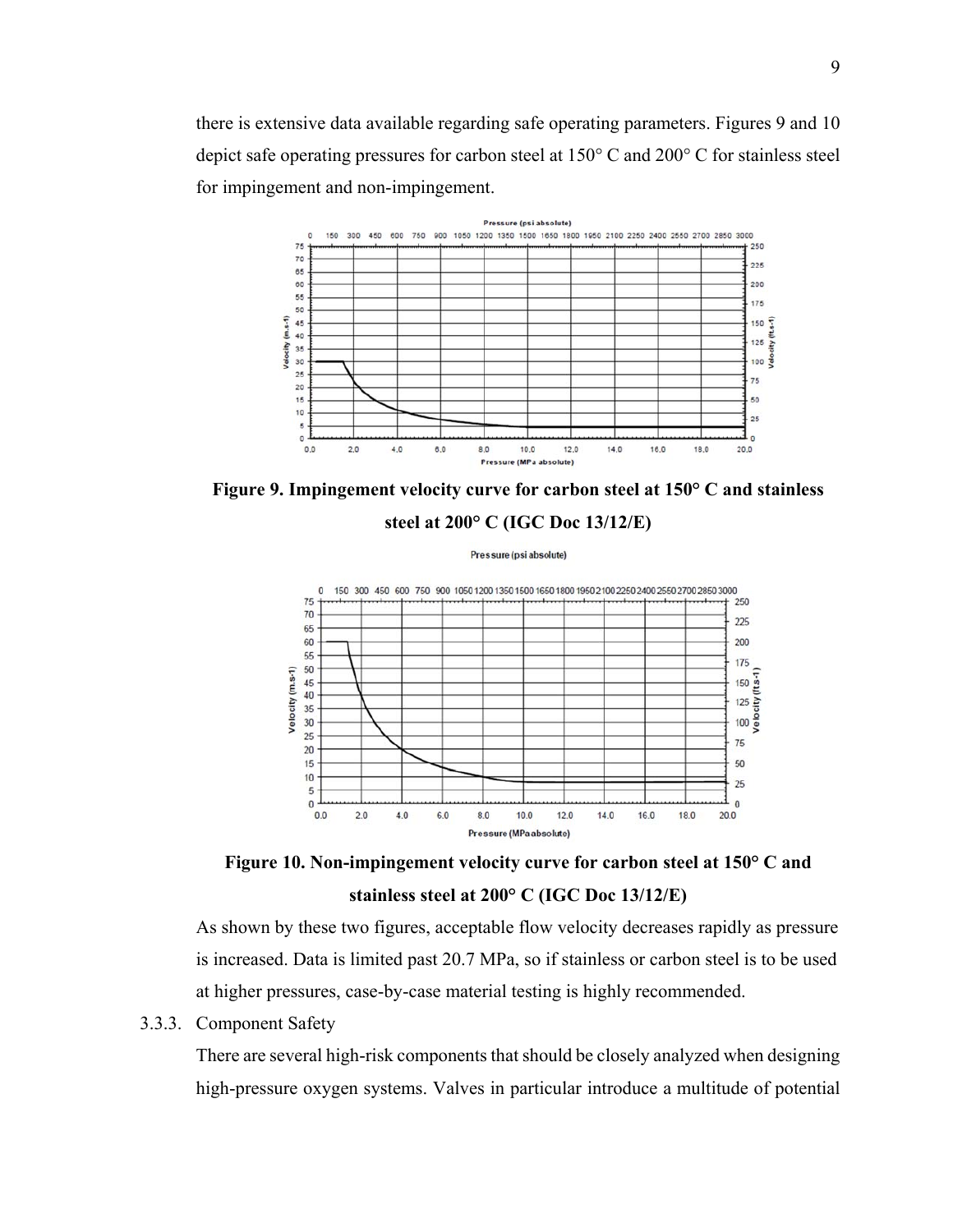ignition mechanisms to oxygen systems. Globe valves and butterfly valves are susceptible to impingement when fully open, which could potentially lead to particle impact ignition. Check valves and relief valves can introduce chattering, causing frictional heating or mechanical impact ignition. Ball valves are can generate particulate, potentially entraining material in the flow and causing particle impact ignition. Other items of risk include regulators, filters, and fittings (Stoltzfus et al.). Due to the fine configuration of the material, filters should be constructed of burn resistant materials such as nickel, bronze, or Monel. Regardless of material chosen, filters are an area of high risk due to direct impingement and accumulation of debris and particles. Piping systems should possess isolation valves and relief valves composed of oxygen-compatible material. High flow velocities (approaching 30 m/s) require special design considerations including long-radius bends and minimal valve usage (Beeson et al.).

# 3.3.4. Cleaning

Given that particle impact ignition carries the highest risk for ignition in the reduced flow test loop, proper cleaning will help reduce failure and damage. Any type of particulate within components should be thoroughly removed. This includes loose scale, rust, dirt, mill scale, weld spatter, weld flux, and any other foreign particulate that may become entrained in flow (Beeson et al.). Chemical and mechanical cleaning methods followed by professional visual inspection are highly recommended.

3.4. Conclusions and Recommendations

While there is a large amount of data available for oxygen systems, very little information exists for high pressure systems. Since the desired pressures for this test loop are above those observed in literature, it is strongly recommended for SwRI to test high-risk components before use in the oxygen delivery system. Proper material selection should be observed. Metals such as Inconel, Monel, and other copper and nickel alloys are superior to stainless steel at extreme pressures. When selecting valves, fast-opening mechanisms and valves with metal-metal contact should be avoided to prevent ignition. Proper material and component selection coupled with proper cleaning will help ensure the safe operation of the reduced flow test loop's oxygen delivery system.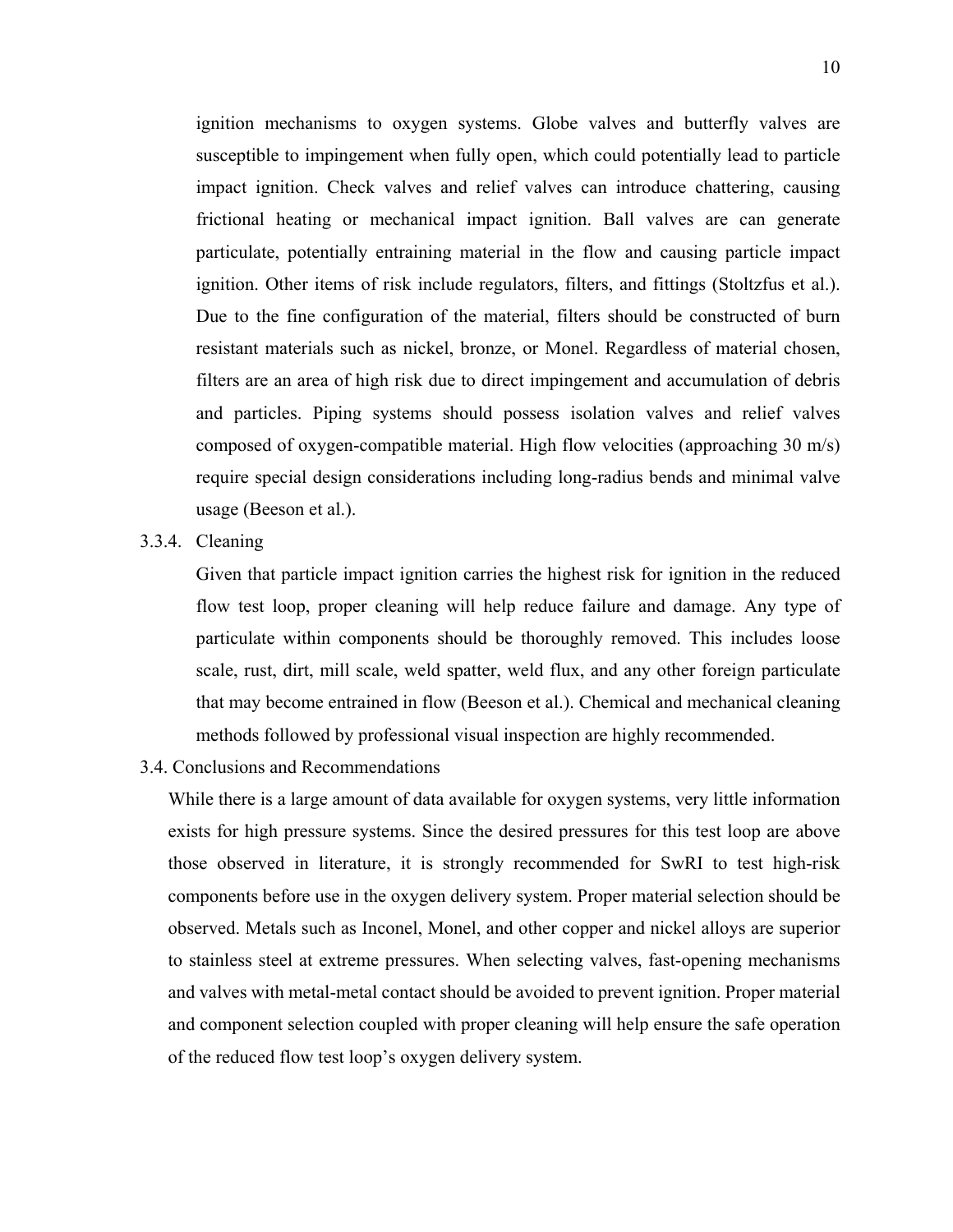# 4. Great Horned Owl Gas Turbine Generator

# 4.1. Background

The Great Horned Owl (GHO) program is an Intelligence Advanced Research Projects Activity (IARPA) program focused on the development of systems that can be utilized in a small UAV. As part of this program, SwRI has developed and produced a prototype of a small, lightweight gas turbine generator designed to be used in an electric hybrid propulsion system. This generator features a novel single disk radial flow design allowing for simple construction and lightweight, rugged design. The GHO also features a novel bearing lubrication system utilizing two peristaltic pumps (Cunningham et al.). The current iteration of the generator is shown in Figure 11. Note that due to the protected nature of this project images and details will be limited.



**Figure 11. Generation 4 GHO design concept (Bryner et al.)** 

Until recently, the GHO project was on hold at SwRI, but the project has been renewed through an internal research and development project.

# 4.2. Build Tasks

As part of the renewal process, several tasks were undertaken as part of this fellowship, primarily focused on preparing the GHO for rotor balancing eventual combustor testing. Two computers were obtained for control and data acquisition. Vibration data is obtained using accelerometers connected to Alta software. Several parts had gone missing from the bearing lubrication system, so replacements had to be designed and installed. The bearings were visually inspected to ensure proper delivery of lubrication oil. A new fuel tank was also installed and connected to a boost pump supply. After installing bearing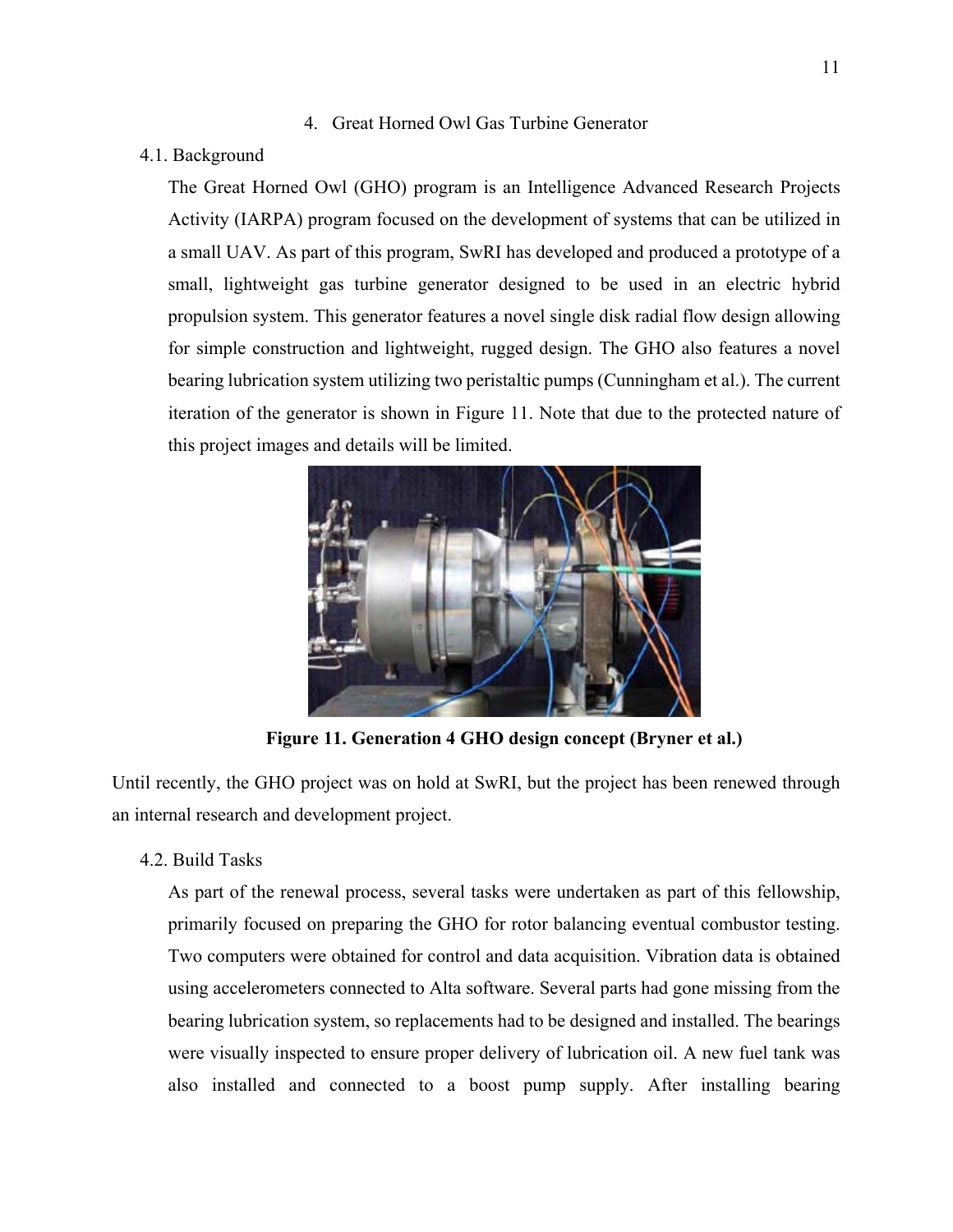thermocouples, the GHO was ready for rotor balancing. The rotor balancing process will occur after the completion of this fellowship.

## 5. Miscellanea

While the previous sections cover the primary tasks performed during this fellowship, several other smaller tasks were performed. Modal testing for a tie bolt rotor was performed, including ping testing and ANSYS analysis. A literature review on the relationship between axial preload and angular contact bearing stiffness was conducted, highlighting a strong disparity between experimental data and theoretical models.

# 6. Acknowledgements

I would like to thank UTSR and SwRI for the opportunity to participate in the 2018 Gas Turbine Industrial Fellowship Program. I would like to extend a special thanks to Klaus Brun, Tim Allison, David Ransom, Aaron Rimpel, Natalie Smith, Seth Cunningham, and Griffin Beck for providing me with opportunities to learn and develop valuable new skills.